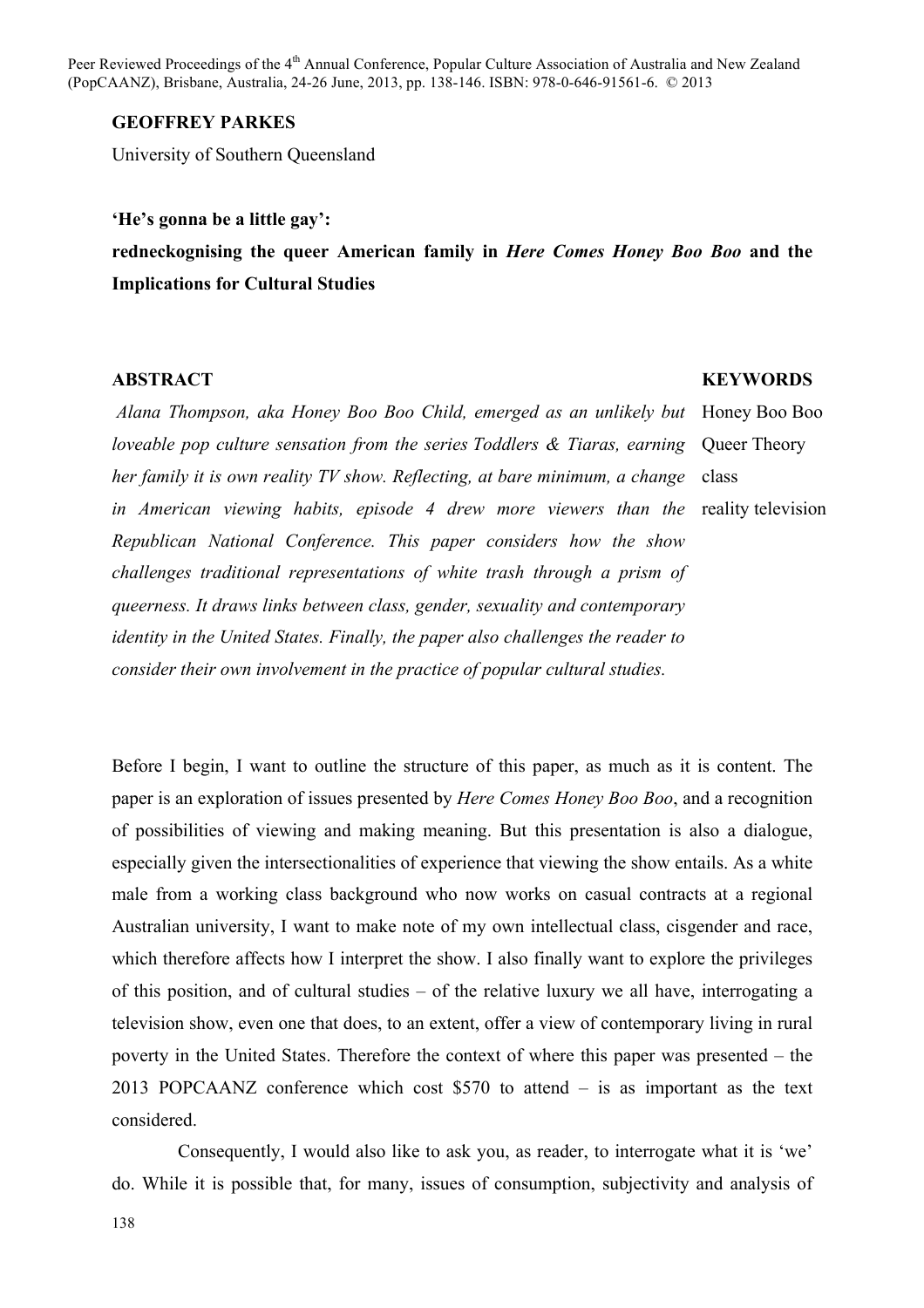culture have been debated and solved, I feel that reality TV shows offer us the chance as practitioners to consider, much as the final point of this paper does, the opportunity for us to examine our own consumption and reflections. I use here Joanna Zylinska's articulation of the possibility of cultural studies:

Questioning the nature of established 'cultural values', cultural studies has examined the ideological assumptions that have shaped our thinking about the world, but it has also proposed a reengagement with the ordinary and the everyday in an attempt to bring about a fairer and more just society. It is in this sense that the critical project of cultural studies has had, from its inception, a political agenda (2005: 2).

It is this possibility, not just the content analysed, that I suggest this paper makes queer – we need to not only challenge our assumptions about redneck culture and aspirations, but redneckognise our selves as practitioners of cultural studies and the consumption of others' lives. If, as Nikki Sullivan argues, 'we are never simply consumers of popular cultural texts, but in and through our very 'reading' of them we actively (re)create them' (2003: 189), then this analysis and it is call to queer contemplation requires a (re)viewing of how we do our own work as we look at others. The temptation may be to view the antics of the Thompson family as high-camp, hillbilly kitsch that 'is the fever dream of John Waters' (Frost 2013). My argument however suggests that the resistance of Mama June to ideas of propriety under the glare of significant media attention represents something very queer indeed, requiring us, as viewers and analysts of popular culture to not take an ironic distance but, where possible, participate in a critique of ourselves and cultural studies that does so with equal joy. That said, this paper will not be theory heavy. What I offer here are questions, glimpses, ways of looking that might be useful for a more in depth look at the queerness of popular cultural studies and contemporary reality TV.

Alana Thompson, aka Honey Boo Boo Child, first came to fame on Season 5 of the Learning Channel's *Toddlers and Tiaras* show, a reality-based TV show looking at the US phenomenon of children's beauty pageants. Alana's catch-phrases, including 'hollah for your dollar' and 'you better redneckognise' went viral, as did her pre-show dependence on 'Go Go Juice', a home mix of caffeine and energy drinks. As a result of the publicity that Alana and Mama June's appearances caused, the spin-off show *Here Comes Honey Boo Boo* was launched. Much of the initial attention focussing on the Thompsons seemed based on what Jennifer Kizer (2012) claims: 'Everyone loves a train wreck.' Here it is important to draw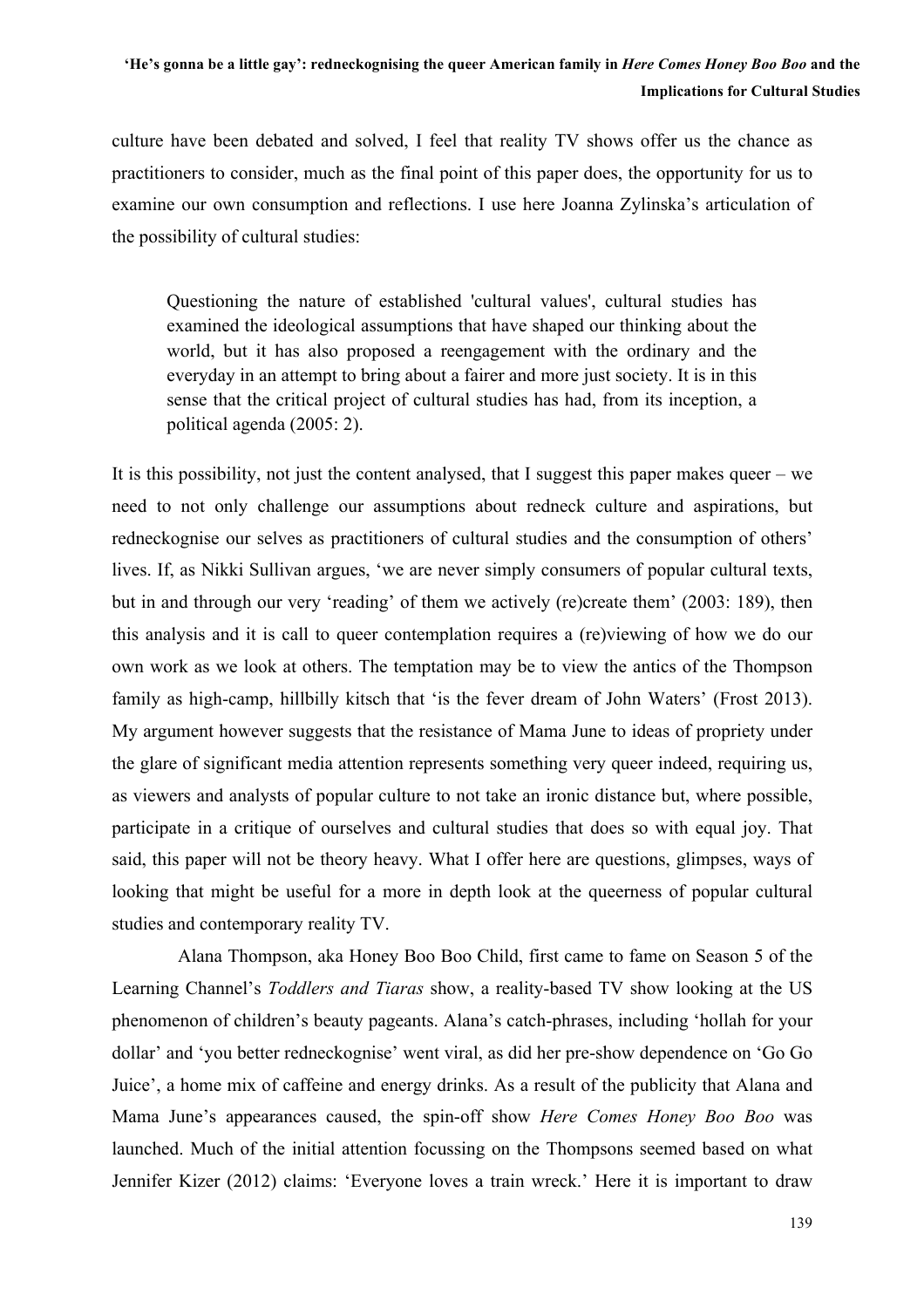attention to the tone of discussion that surrounds debates on Honey Boo Boo – Kizer's own piece, though celebratory, wonders:

Why hundreds of millions of Internet users would across the planet be interested in a pudgy, loud, nose-picking second grader who competes in child beauty pageants because "a dolla" makes her "holla"? What interests people in her mother, Mama June "The Coupon Queen" Shannon, and her usually shirtless, always hapless father, Sugar Bear, who regularly feed her "go go" juice (Red Bull and Mountain Dew) to keep her alert at her cloyingly cutesy pageants?

From the first trailer advertising *Here Comes Honey Boo Boo*, we are immediately positioned to interpret the show through a particular viewpoint – the use of subtitles, especially in American television, is both rare and indicates something foreign and strange. Given the trailer clip's focus on bodily activities and the weight of the family, I think it is fair to say we are also meant to question the performance of femininity, of healthiness, of family. Numerous articles were published in the popular media decrying the celebration of obesity, of redneck culture, and the cult of celebrity that promotes the unmeritorious likes of Honey Boo Boo and her family (Paskin, 2013). Such representations are nothing new in the American cultural experience. As Michelle Dean (2012) writes:

No matter where an alleged country bumpkin comes from, he will be derided for his crass behavior. And such ridicule has always been politically coded: The hillbilly figure allows middle-class white people to offload the venality and sin of the nation onto some other constituency, people who live somewhere—anywhere—else. The hillbilly's backwardness highlights the progress more upstanding Americans in the cities or the suburbs have made. These fools haven't crawled out of the muck, the story goes, because they don't want to.

But here is where Honey Boo Boo queers the equation; and I am using queer in its political context to challenge traditional representations of gender, as much as it is previous context, to represent that which is strange, other. Mama June is presented as the matriarch of the family; Sugar Bear pales in comparison and his attempts at romantic courtship and displays of traditional heterosexual male horniness are often rebuffed. Whether through legal arrangement or directorial preference, Sugar Bear's daily work is rarely mentioned. It is Mama June's focus on a family that has fun, nurtures its daughters and pays only small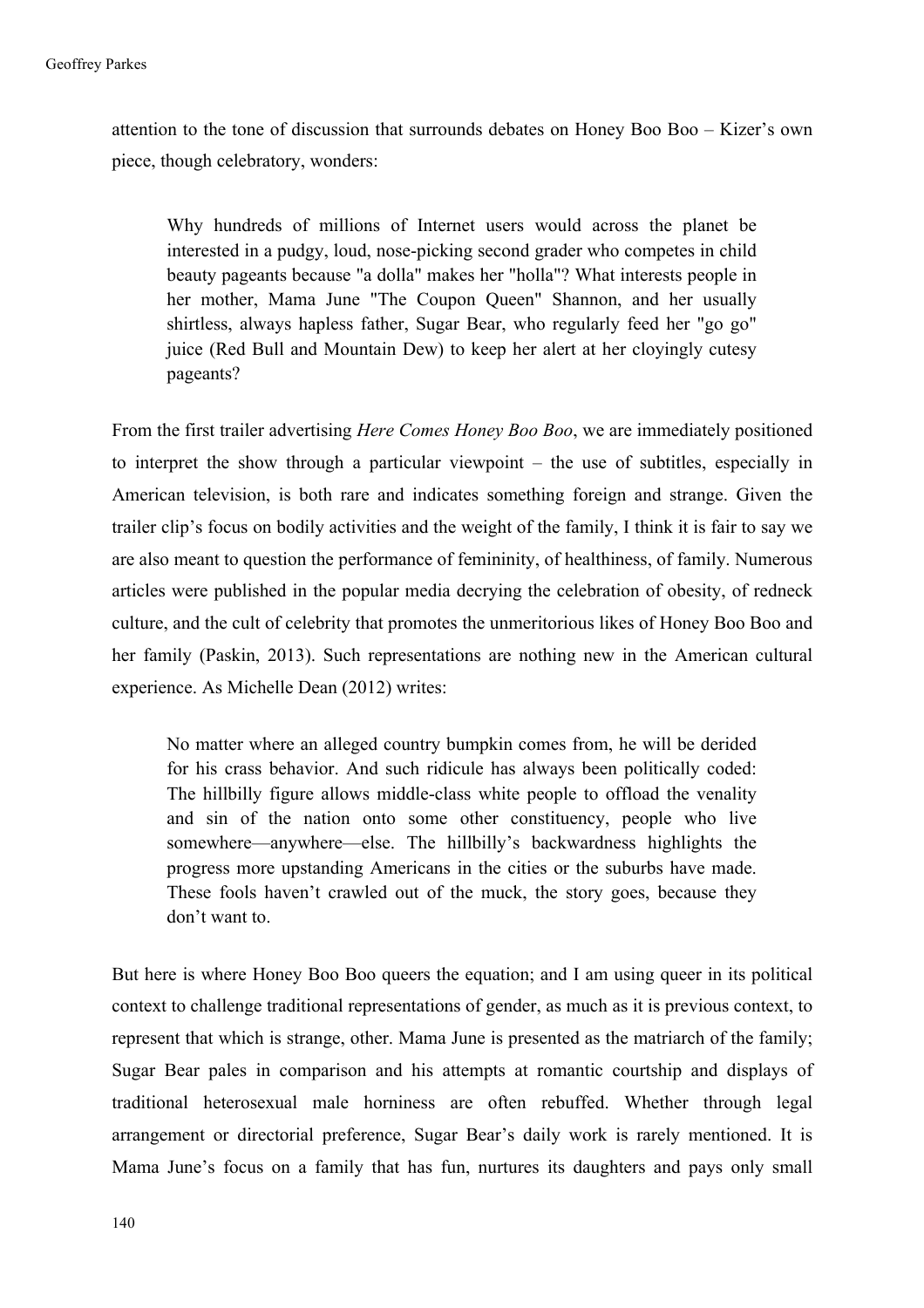attention to the fat-shaming, thin-bodied commercialisation of the female body so typical of beauty pageants that represents an intriguing threat to those who wish to see her family as a train wreck. The threat can be measured in expressed terms, such as June's 'You like us, or you do not like us. We just do not care' comments early in the series.

This lack of care for middle-class white convention has drawn concern; Child Protective Services investigated and later cleared the Thompson family of negligence, stemming from the Go Go Juice and Sketti incidents, the latter a meal based on the use of freshly-gathered road kill (Felice 2012). What Mama June makes clear is that the Thompson family aspires not to material or cultural wealth, as traditionally defined by the American dream; in essence, they are happiest when they are being who they are. It is this lack of aspiration, an embracing of their socio-economic status and more explicitly a rejection of the bootstrap American dream that has drawn the most criticism.

Dean (2012) asserts that Alanna 'is too crass and too happy' to understand that she is 'failing' at the game, and in that, partly, lies some of the pleasures of our viewing:

These shows reassure us that our struggle is worth it, all economic evidence to the contrary—if only because we would never belly-flop into the mud on cable television. Here Comes Honey Boo Boo casts this socio-economic divide in especially sharp relief, since the show is rooted partly in beauty pageant culture, which, in its own idiosyncratic way, indulges the American belief that you can work and spend your way to greatness.

I would however argue that producers have had to shift the focus of the show from beauty pageant culture to something more profound – that of working class family culture, and the show's rating success against the Republican National Convention also queers the politics of the United States. While the 2012 convention nominated a multi-millionaire from the north-East to run as President for the Republican Party, the Thompson family could be seen as the traditional target market for Republicans – a white, heterosexual, working class family from the south.

But it can also be seen as the traditional enemy  $-$  a blended family, four daughters from four different fathers (Walker, 2012), refusing to identify with the Tea Party vitriol of white victimisation via the economics of a black Democrat president. Mama June is close to that other woman of white trash who queered our screens in the 90s, Roseanne Barr, who introduced regular and prominent gay, lesbian and bisexual characters on her sitcom, Roseanne. Long before the safe middle-class world opened its closet doors for Ellen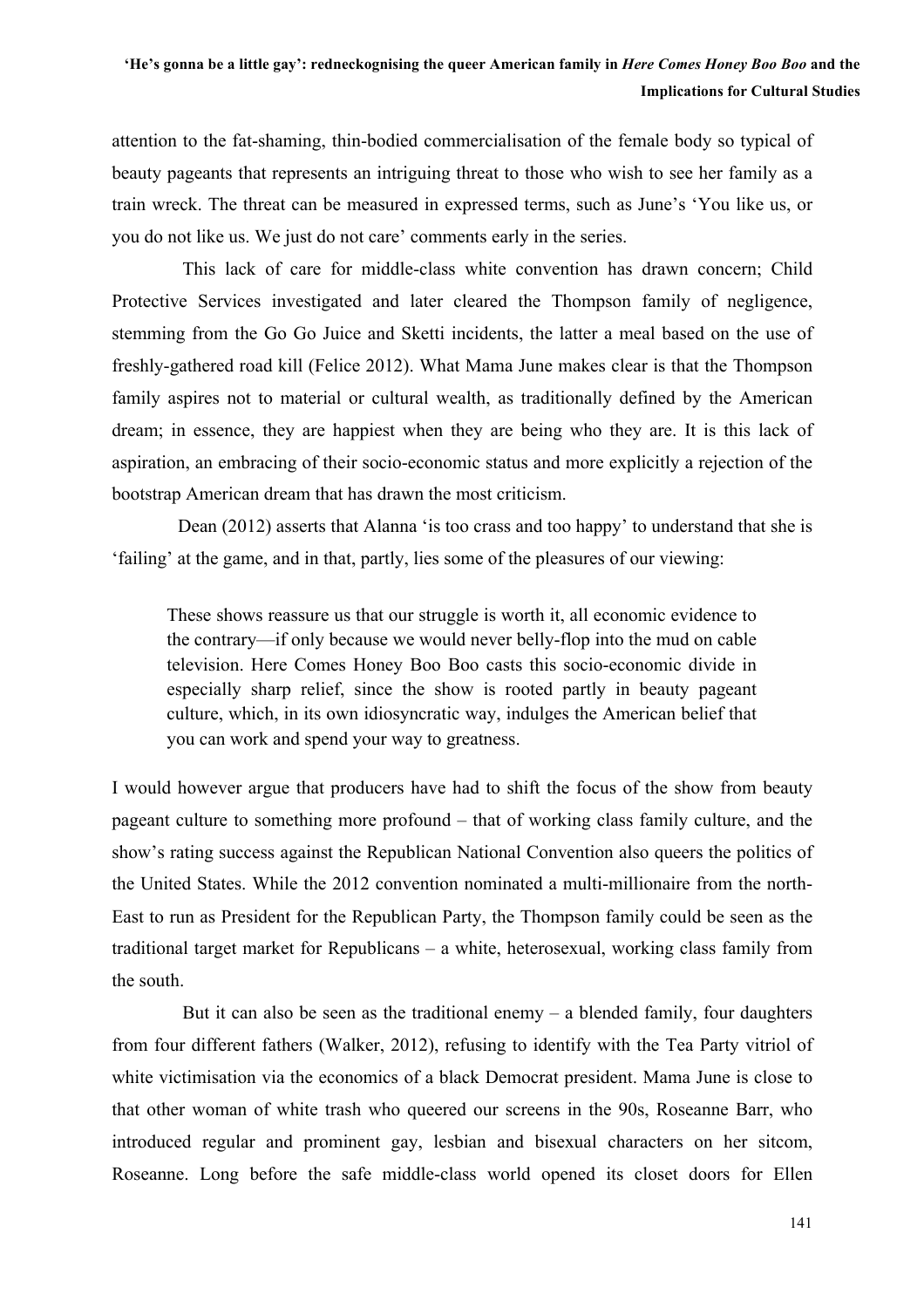DeGeneres and *Will and Jack*, Roseanne's show featured a kiss between the main character and the girlfriend of her co-worker. Roseanne's relationship with her body and its meaning is similar to Mama June's; as Kathleen Rowe argues, 'It is [Roseanne] Arnold's *fatness* … and the *looseness* or lack of personal restraint her fatness implies, that most powerfully define her and convey her opposition to middle-class and feminine standards of decorum and beauty" (Rowe 1995: 60, cited in Rhyne 2004: 190).

The family also resists a Republican interpellation by its incorporation of Uncle Poodle, Sugar Bear's brother, Lee Thompson. Sugar Bear's brother, Uncle Poodle is introduced mid-way through the first season. Later, he plays a more important role in the Honey Boo Boo Story as he teaches Alana her new routine for the upcoming pageant. His role in Honey Boo Boo's life and success is confirmed when the season ends with Uncle Poodle bringing Glitzy, the little gay pig, back for a surprise appearance after Alana wins the people's choice section of her pageant.

However, rather than his appearance in the series, it was Uncle Poodle's revelations outside the show that created a significant impact. Though always out as gay since the public knew of him, in early 2013, at the same time that Thanksgiving and Halloween specials were screening, Uncle Poodle came out to various gay publications as HIV positive (Thompson-Sarmiento 2013). This coming out was accompanied by a story of how he sero-converted, how he had pressed charges against the man who infected him, and how Uncle Poodle would be using his new found fame as a safer-sex advocate. Lee went on to detail his experiences with bullying, and would later participate in a variety of anti-bullying gay events, with a tshirt line directing proceeds towards scholarships for bullying victims. Lee's integral role in the family refutes the redneck southern stereotype of homophobia – the family is accepting and welcomes his additional craziness. His knowing use of his public position for health campaigns again challenges the traditional representation of redneck stupidity and the perception of this family's life as a train wreck. Here again is another occasion where the possible intent of *Here Comes Honey Boo Boo*'s producers and the reception by its viewers is queered: a gay pig called Glitzy, an Uncle Poodle and a maternally guided family nucleus contests dominant discourses relating to the intersections of class, sexuality, the cultures of whiteness and gender performance in contemporary America.

If this has been a paper about participation and resistance, of queering and acceptance, it is time perhaps to step back to our role as viewers. Cultural studies has always involved a cultural critique, from its beginnings as an academic pursuit, whether in the works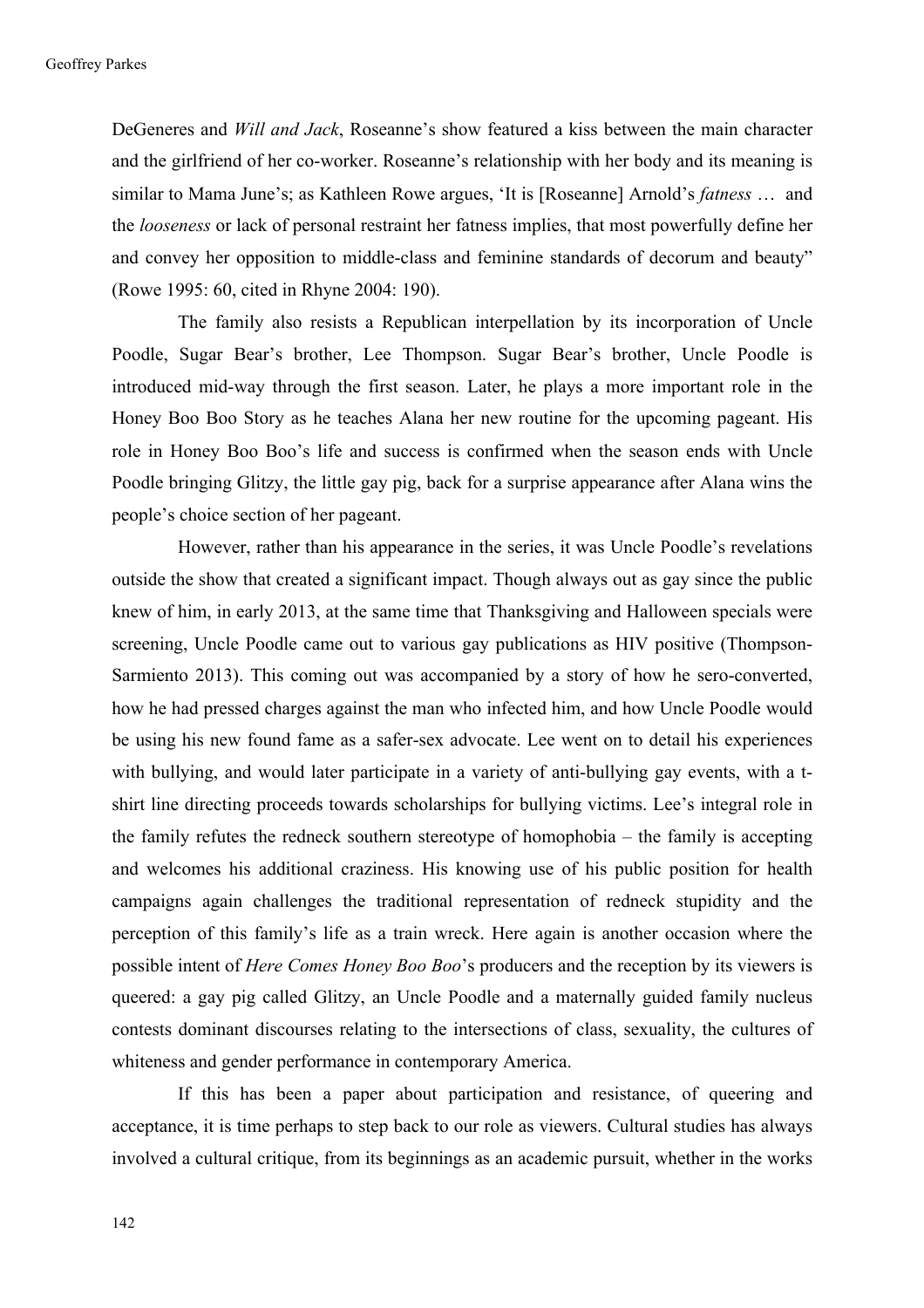of the Frankfurt School or the later emergence of popular cultural studies in the UK. Returning to Nikki Sullivan's notion that we, as an audience are active participants in the creation of further texts and discourses, I would like to finish with the lowest moment of Honey Boo Boo, the infamous birthday sneeze. I think published responses to it articulate the way we might need to re-watch ourselves as practitioners of cultural studies and recognise again the intersections of class representation and shame that white producers of the show have attempted to draw attention to. Sara Clemens, in her article 'A dolla make me holla – In defense of Honey Boo Boo', describes this well, and I find it apt to include the full paragraph, which I hope can initiate a discussion of our roles, as queer viewers and participants, with our own intersectionalities and privileges:

The show has taught me to cast a more discerning eye towards myself. At the end of one episode, Alana is sitting in a lawn chair speaking to the camera. In the middle of a sentence, she sneezes and a huge snot rocket shoots out of her nose and hangs there. Alana reacts totally naturally for a six-year-old, and covers her nose with both hands to hide the offense from the camera. She's clearly embarrassed and clearly at a loss for what to do next. She's six. It seems like the crew are the only other people around. The camera, and thus the audience, stays trained on her like a pointing breed. The seconds tick away and no one says anything. No one offers or suggests a tissue. If we just sit here long enough, surely something good—something gross—will happen and… wait, who are the shameless ones again? (N.pag.).

There exist political dimensions to the work we do as students and practitioners of popular cultural studies. We therefore need to be careful, and ask ourselves certain questions about our own production of meaning, and what it means to consume the televised lives of others as part of the production of our own cultural texts. We need to take into account the intersectionalities or assemblages of our own everyday lives as we rework and refashion the texts we consume into the production of materials for an academic elite. *Here Comes Honey Boo Boo* reminds us that what we theorise and practise when we discuss 'reality' television is not an abstract program, separated from its actors. The actuality of the Thompson family, whether it be Allana's weight or Uncle Poodle's HIV-status, cannot be used as fodder for a practice of analysis that suggests either neutral, 'academic' observation or one that unreflexively passes judgement as it churns through texts in order to publish or perish. Again, Zylinska's approach is helpful here: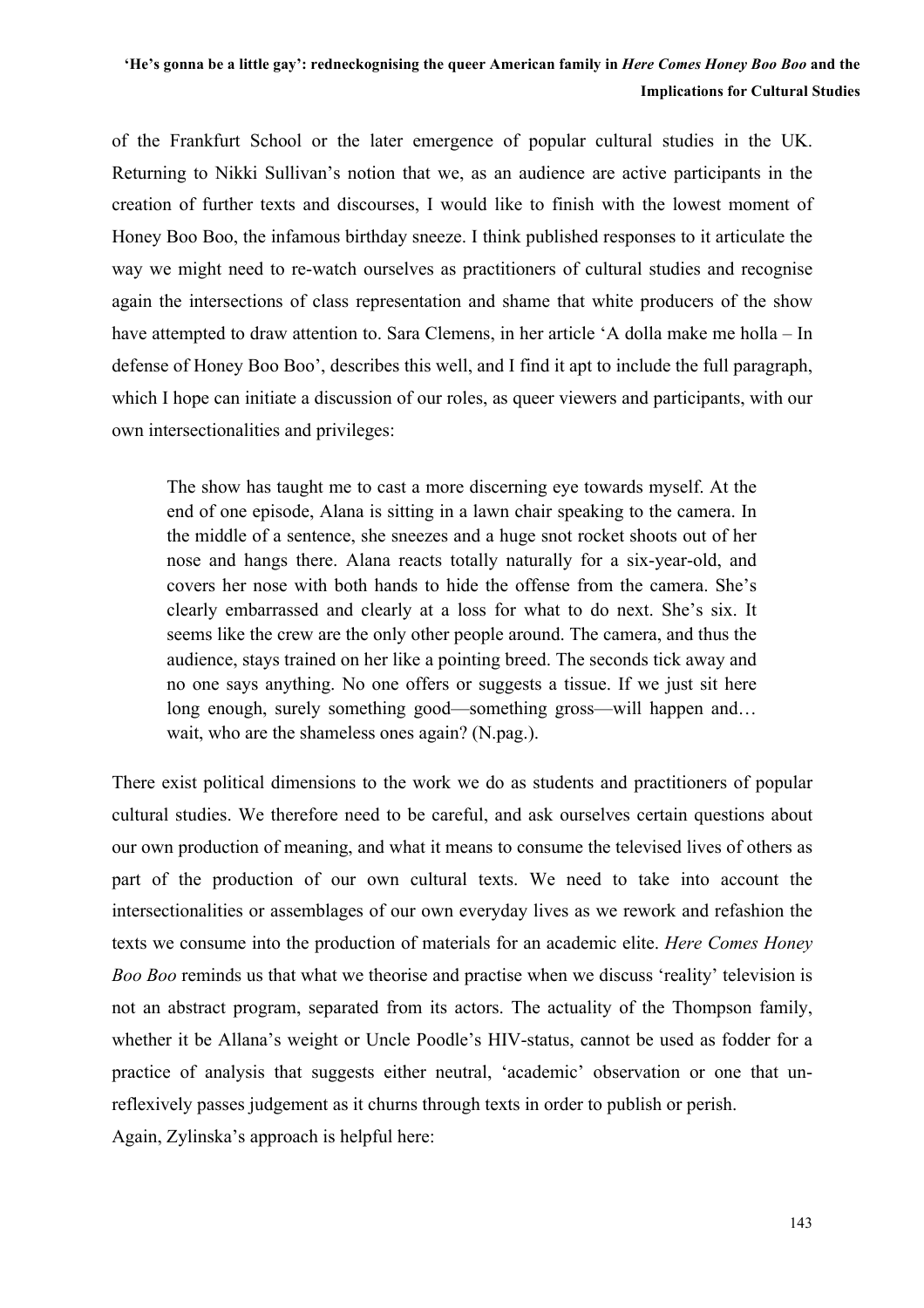We can say that the description of the cultural studies project can never be just a neutral description of what is going on in the discipline. Its very condition of possibility is a *normative* element governing, from the very beginning, whatever apprehension of 'facts' as facts there could be  $(2005: 4)$ .

In re-examining how we look at class and the refutation of aspiration as the American Dream, *Here Comes Honey Boo Boo* gives us the chance as academics, especially those of us from working-class backgrounds, to reconsider our own positions within the academy and our motivations for practising popular cultural studies. Like Honey Boo Boo, we are not able to avoid the gaze and moralisation of a broader academic society that relegates what we do to the fringes of work at universities. Like Honey Boo Boo, we are shaped by the decisions of our producers, our managers and senior academics, still predominately white males, who have the capability to enable or deny us progress towards tenure. Honey Boo Boo reflects our gaze and reminds us that, as Mica Nava writes:

As cultural studies scholars we must remember not to invoke and critique theory as though it were produced in a vacuum, without roots. All theorists are people who live at specific historical moments and produce theoretical propositions as part of their engagement with or against other theorists and bodies of thought in specific historical and political contexts (2013: 30).

Taking note of the cultural texts that have produced us as scholars of popular culture, Honey Boo Boo calls us to resist the urge to abstract our work, to pretend that what we do with ourselves and our academic products should be reified or removed from the practices of everyday life. As scholars and, as many of us are, as teachers, in a time of continued economic crises and unemployment, as well as the casualisation of the academic workforce, the being and doing of popular cultural studies might well benefit from a long gaze into Honey Boo Boo's mirror. What do we consume and what do we produce, how we are consumed and produced, and what, if any, are the ways in which we might resist these positioning and challenge the inequities? Aren't these the core questions of cultural studies that need to be redneckognised?

### **REFERENCES**

Clemens, Sara (2012), 'A dolla make me holla: In defense of Honey Boo Boo', *Unreality Magazine*, November 28, http://unrealitymag.com/index.php/2012/11/28/a-dollamake-me-holla-in-defense-of-honey-boo-boo/. Accessed 23 July 2013.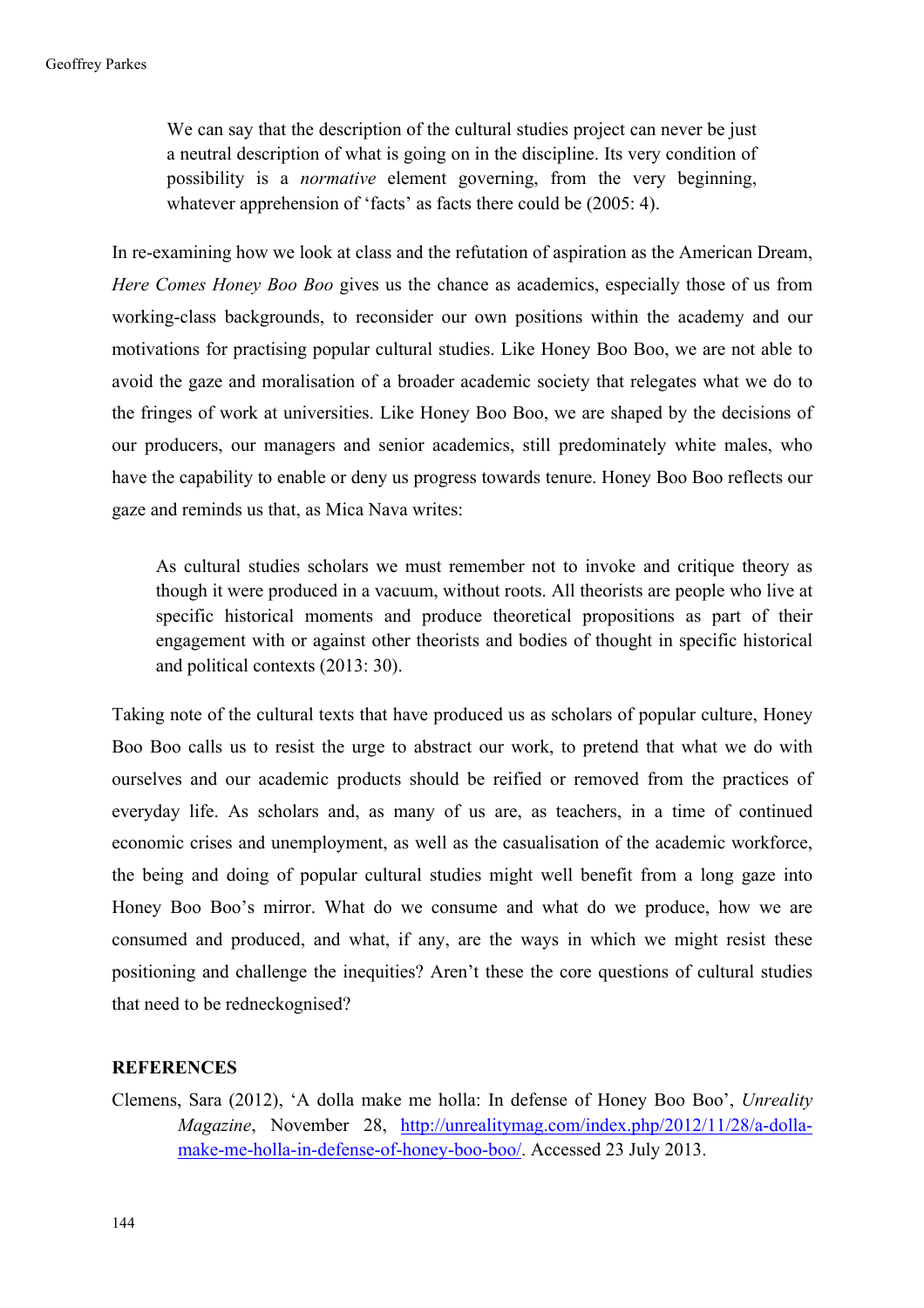- Dean, Michelle (2012), 'Here comes the hillbilly, again', *Slate*, 24 August, http://slate.com . Accessed 23 July 2013.
- Felice, Lisa (2012), 'Honey Boo Boo's parents accused of child abuse after feeding Toddlers & Tiaras star road kill and Go Go juice', *Belle news*, 15 August, http://www.bellenews.com/?p=22678 . Accessed 23 July 2013.
- Frost, Amber (2001), 'Honey Boo Boo nominated for GLAAD award', *Dangerous Minds*, 17 January,http://dangerousminds.net/comments/honey\_boo\_boo\_nominated\_for\_glaad \_award . Accessed 16 September 2013.
- Kizer, Jennifer Graham (2012), 'Redneckognize! Why Honey Boo Boo captivated us this year', *Ivillage*, December 12, http://www.ivillage.com/why-honey-boo-boocaptivated-us-year/1-a-508171 . Accessed 23 July 2013.
- Nava, Mica (2013), 'Cultural studies, history and cosmopolitanism in UK', *Culture Unbound*, vol. 5 pp. 23–32, http://www.cultureunbound.ep.liu.se . Accessed 23 July 2013.
- Paskin, Willa (2012), 'Don't judge Honey Boo Boo', Salon.com, 23 August, http://www.salon.com . Accessed 23 July 2013.
- Ragan Rhyne (2004), Racializing white drag, *Journal of Homosexuality*, vol. 46, no. 3-4, pp. 181-194, DOI: 10.1300/J082v46n03\_11
- Sullivan, Nikki (2003), *A Critical Introduction to Queer Theory*, NYUP, New York.
- Thompson-Sarmiento, Dino (2013), EXCLUSIVE: Honey Boo Boo star 'Uncle Poodle'reveals: My [HIV] test results came back positive', *Fenuxe*, 10 January 2013, http://www.fenuxe.com/2013/01/10/exclusive-honey-boo-boo-star-unclepoodle-reveals-my-hiv-test-results-came-back-positive/ . Accessed 23 July 2013.
- Walker, Jude (2012), 'Honey Boo Boo's sisters all have different dads, some of which are convicts', *97.3 The Dawg*, August 31, http://973thedawg.com/honey-boo-boossisters-all-have-different-dads-who-are-convicts . Accessed 23 July 2013.
- Zylinska, Joanna (2005), *The Ethics of Cultural Studies*, Continuum, New York.

# **CONTRBUTOR DETAILS**

Dr Geoffrey Parkes is a former writer and editor for queer publications. He has published work on post-Holocaust ethics emerging from the works of Albert Camus, Michel Foucault and Samuel Beckett. More recently, his work has analysed the languages of the self and identity in online profiles of men who have sex with men, as well as the potential of new communities emerging from an understanding of the gay male body as wounded. He is currently a research manager for a two year project seeking to improve retention and progression for students of refugee and cultural and linguistically diverse backgrounds at the University of Southern Queensland.

Contact: geoffrey.parkes2@usq.edu.au

West St, Toowoomba, QLD, 4350, Australia.